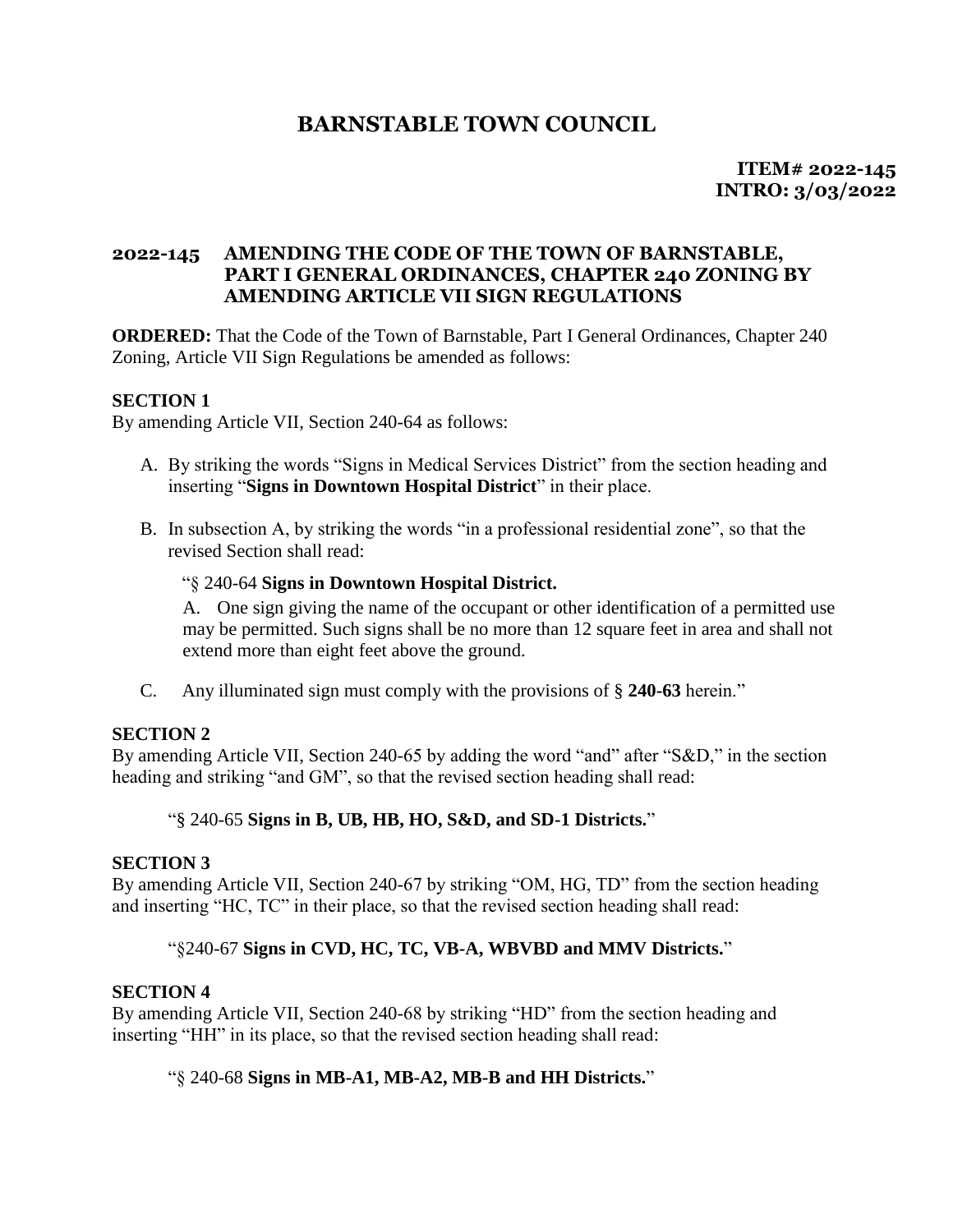### **SECTION 5**

A. By amending Article VII, Section 240-71 by striking "HVB" from the section heading and inserting "DMS" in its place, so that the revised section heading shall read:

# "§ 240-71 **Signs DMS District.**"

B. By amending Article VII, Section 240-71, Subsection A by inserting after the words "eight feet" the phrase ", except that the Building Commissioner may allow signs up to 14 feet in height on buildings if he finds that such height is necessary for the façade and is compatible with the appearance, scale and character of the area", so that the revised Subsection shall read:

"The maximum allowable height of all signs on buildings shall be 12 feet, and the maximum height of a freestanding sign shall be eight feet, except that the Building Commissioner may allow signs up to 14 feet in height on buildings if he finds that such height is necessary for the façade and is compatible with the appearance, scale and character of the area."

C. By amending Article VII, Section 240-71, Subsection D by striking the words "HVB Business" and inserting in their place "DMS" so that the revised Subsection shall read:

"Temporary street banners may be permitted in the DMS District only, for the purpose of informing the general public of community events and activities, with approval of the Town Manager. Street banners shall be hung in prescribed locations, securely fastened to buildings, maintain a minimum height of 16 feet above the street, be constructed of durable materials, used solely for community events in the district, and remain in place for no more than three weeks prior to the event and be removed within one week after the event."

# **SECTION 6**

By amending Article VII by adding the following new Section 240-71.1:

#### "§ 240-71.1 **Signs in Downtown Village (DV) District.**

- A. Each business establishment may be allowed a maximum of two signs. The allowed signage types are: wall signs; projecting signs, which may be double sided and considered a single sign; and signage as part of a freestanding sign serving businesses on the lot.
- B. One freestanding sign may be allowed on a lot. A freestanding sign may contain signage for multiple businesses on the lot.
- C. The area of all signs for each individual business establishment shall not exceed 10% of the area of the building facade that contains the establishment's primary customer entrance or 32 square feet, whichever is the lesser amount.
- D. The total area of a wall sign shall not exceed 24 square feet.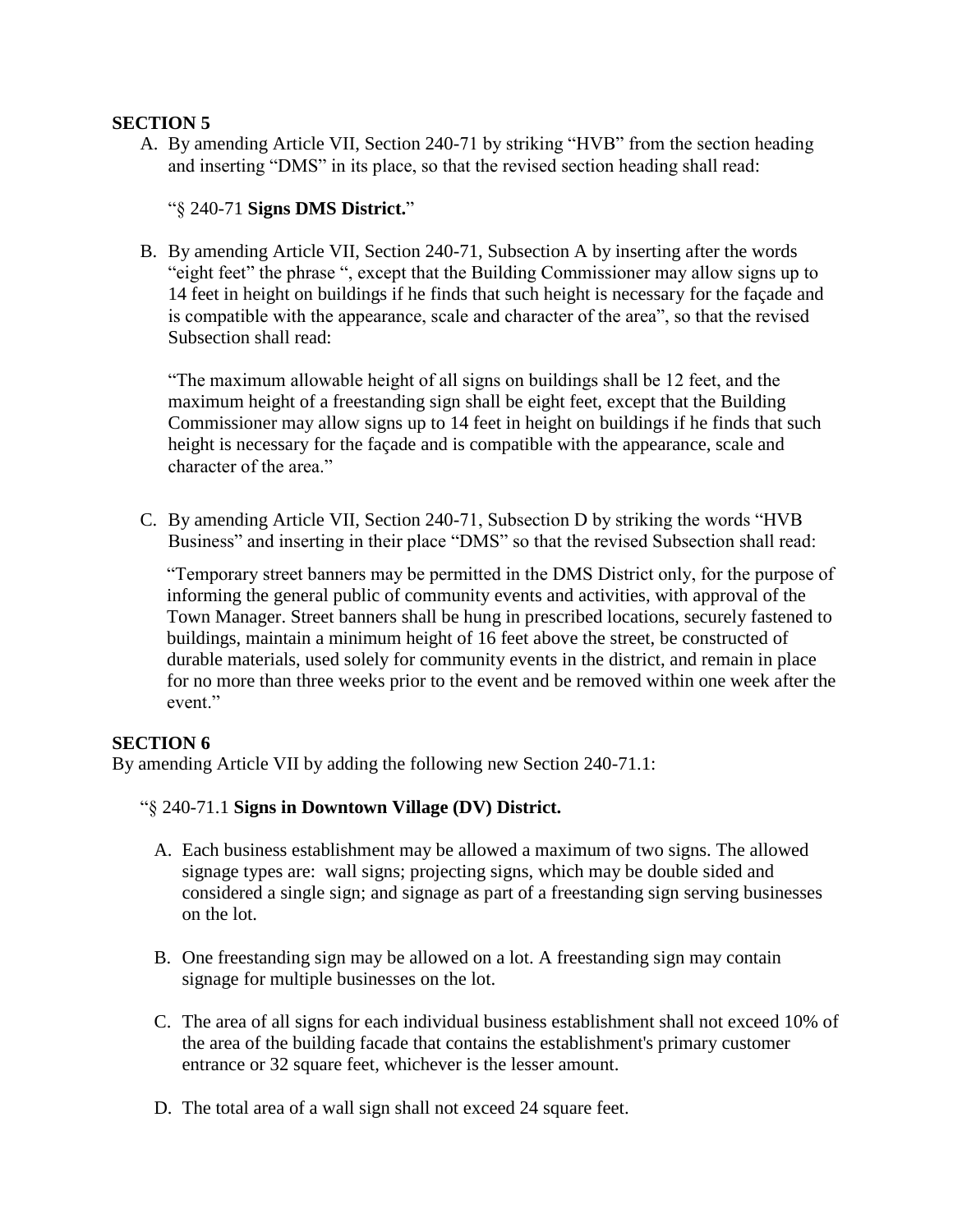- E. The total area of a projecting sign shall not exceed 15 square feet.
- F. The maximum height of any freestanding sign shall not exceed 8 feet in height and 12 square feet in area, except that the Building Commissioner may allow signs to be up to 24 square feet in area if the sign will include more than one business establishment and it is determined that the additional area will be in keeping with the scale of the building and will not detract from the appearance or safety of the area and will not obscure existing signs that conform to these regulations and have a Town permit.
- G. Any illuminated sign must comply with the provisions of § [240-63](https://ecode360.com/6559744#6559744) herein."

#### **SPONSOR:**

DATE ACTION TAKEN

\_\_\_\_\_\_\_\_ \_\_\_\_\_\_\_\_\_\_\_\_\_\_\_\_\_\_\_\_\_\_\_\_\_\_\_

\_\_\_\_\_\_ \_\_\_\_\_\_\_\_\_\_\_\_\_\_\_\_\_\_\_\_\_

| Read Item                     |
|-------------------------------|
| Motion to Open Public Hearing |
| Rationale                     |
| <b>Public Hearing</b>         |
| <b>Close Public Hearing</b>   |
| <b>Council Discussion</b>     |
| Vote                          |

 $\mathcal{L}^{\mathcal{L}}$